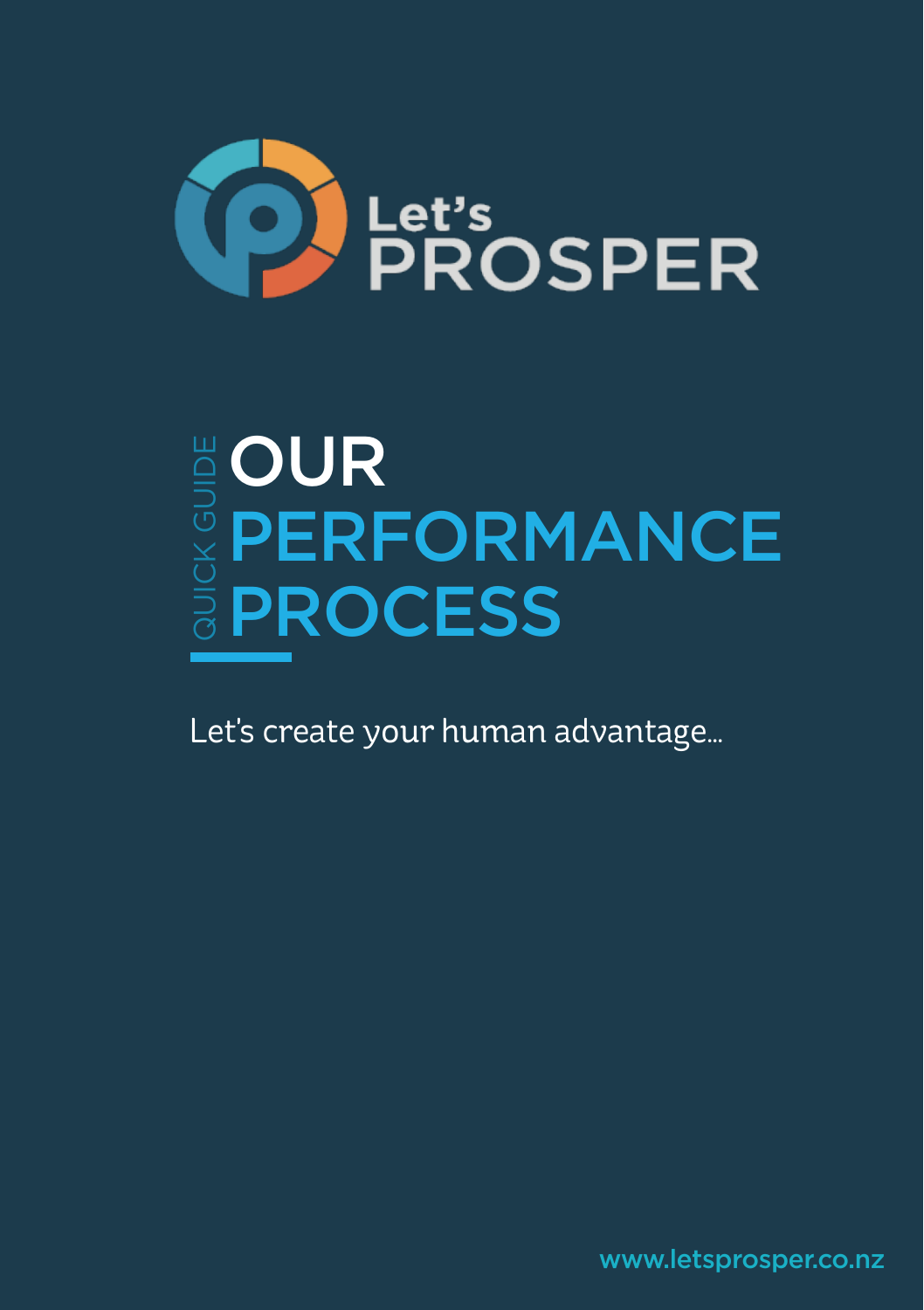

Most businesses avoid creating and/ or using a performance process because they believe it takes too much time for too little reward. More often than not, they would be right!

### UNTIL NOW

Our Performance Process ensures you ask the right questions, for the right reasons, to create the right outcomes.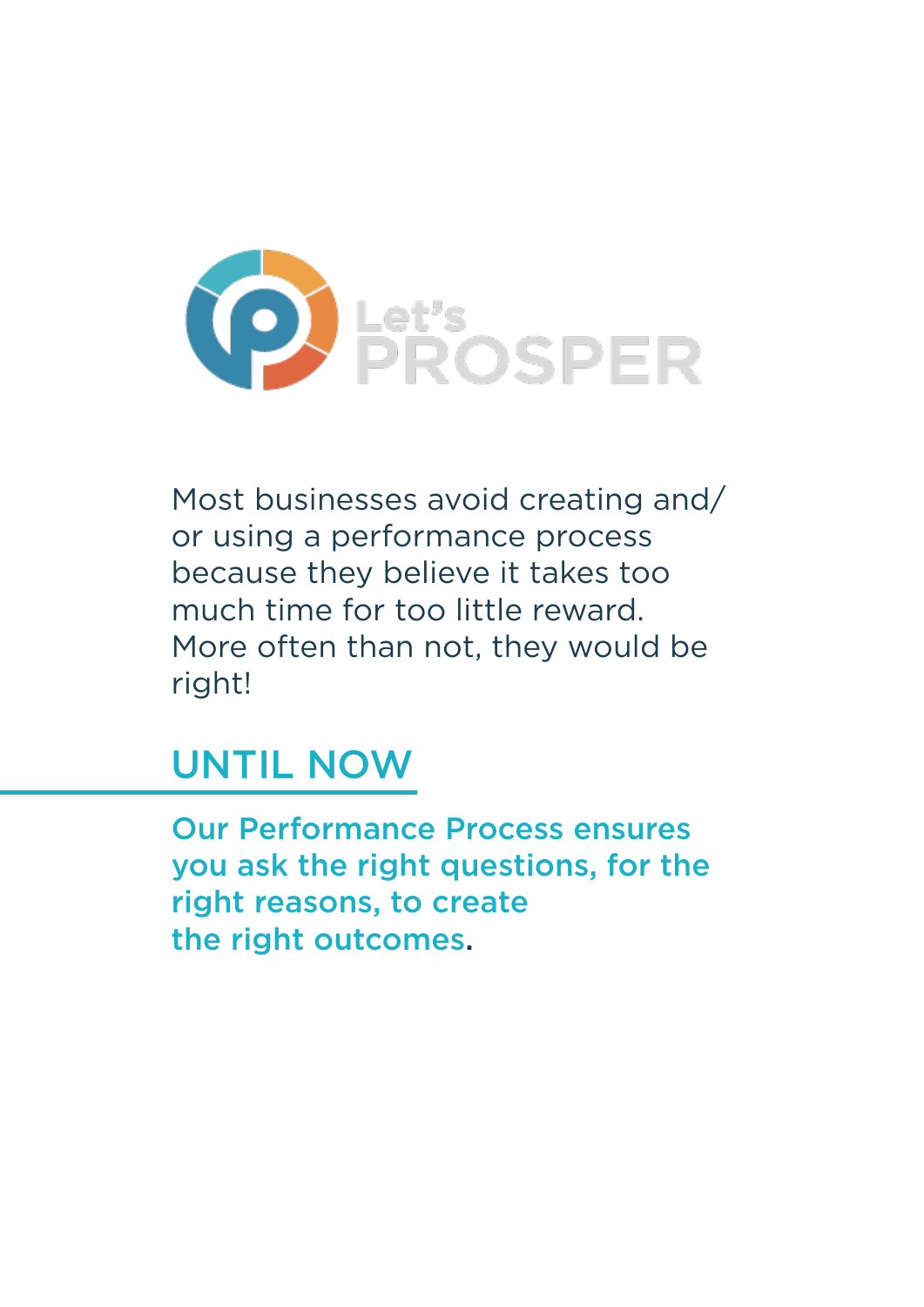



#### **CLARITY**

Do we know and agree what constitutes success in this role, how it will be measured, and what collective expectations we will live in to while achieving it.

#### **CAPABILITY**

Do we know and agree what will compel this person to bring 'the best of self' to work, along with how the business can/will support this.

#### **COMPULSION**

Do we know and agree what knowledge and skills are required for success in this role (now and into the future), and have a co-created progression plan.

So, what simple questions can we ask to do this?...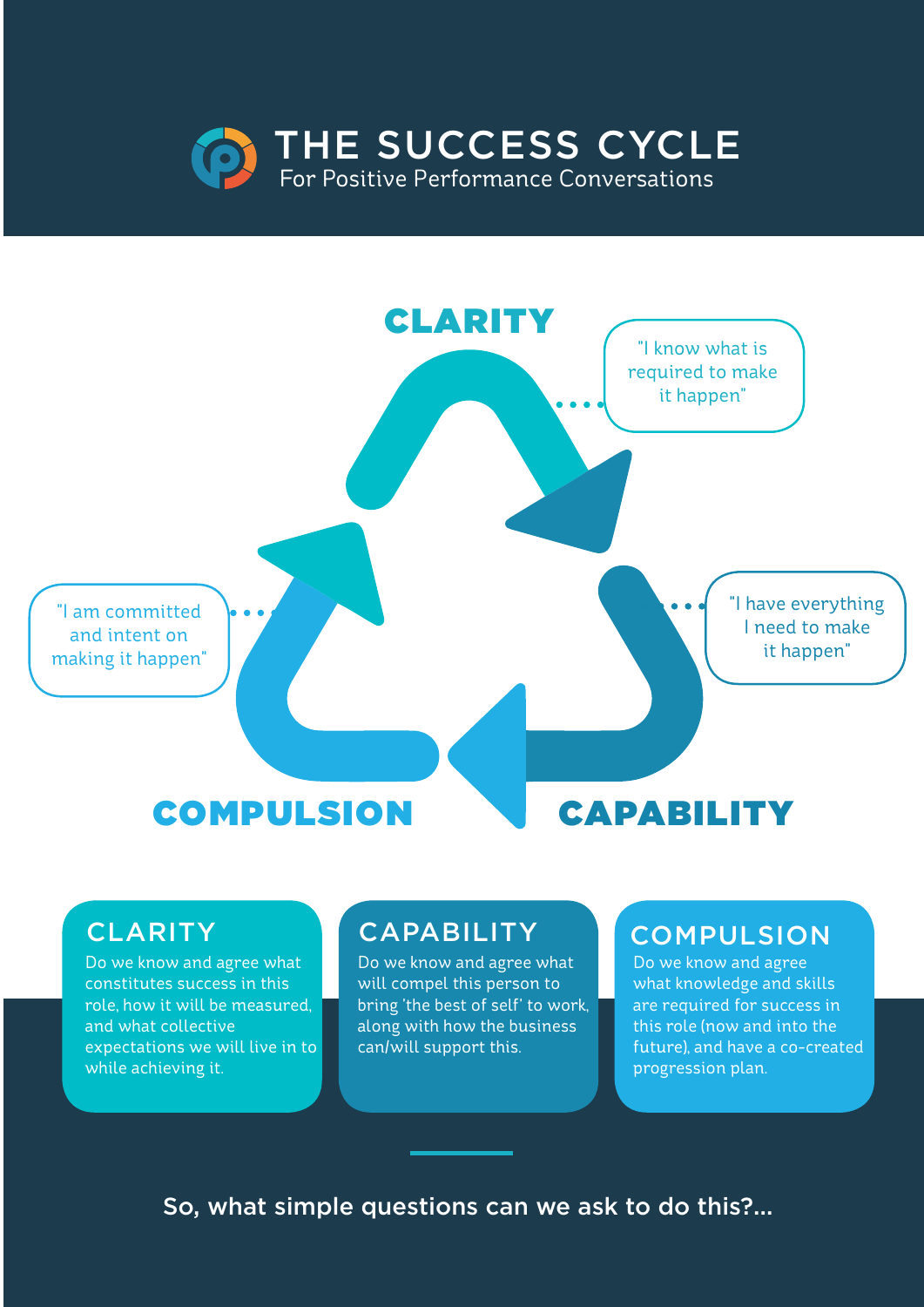

How are YOU DOING?

1

3

4

5

INTENT Building individual accountability by accurate self-analysis of performance

How are you contributing on A BROADER LEVEL?

INTENT Challenging the team member to think commercially and collaboratively

Where are you WANTING TO improve/grow?

INTENT Developing a growth mindset and a culture of continuous improvement

WHAT HELP CAN I / we provide?

INTENT Supporting, and collaborating with the team member to remove roadblocks

How am I doing as a leader?

INTENT Modelling vulnerability (as the leader) so the team member will respond in kind

What will your focuses be going 6 FORWARD?

INTENT Ensuring the meeting produces deliberate outcomes and objectives

So, what if I want to dig a bit deeper with my questioning?...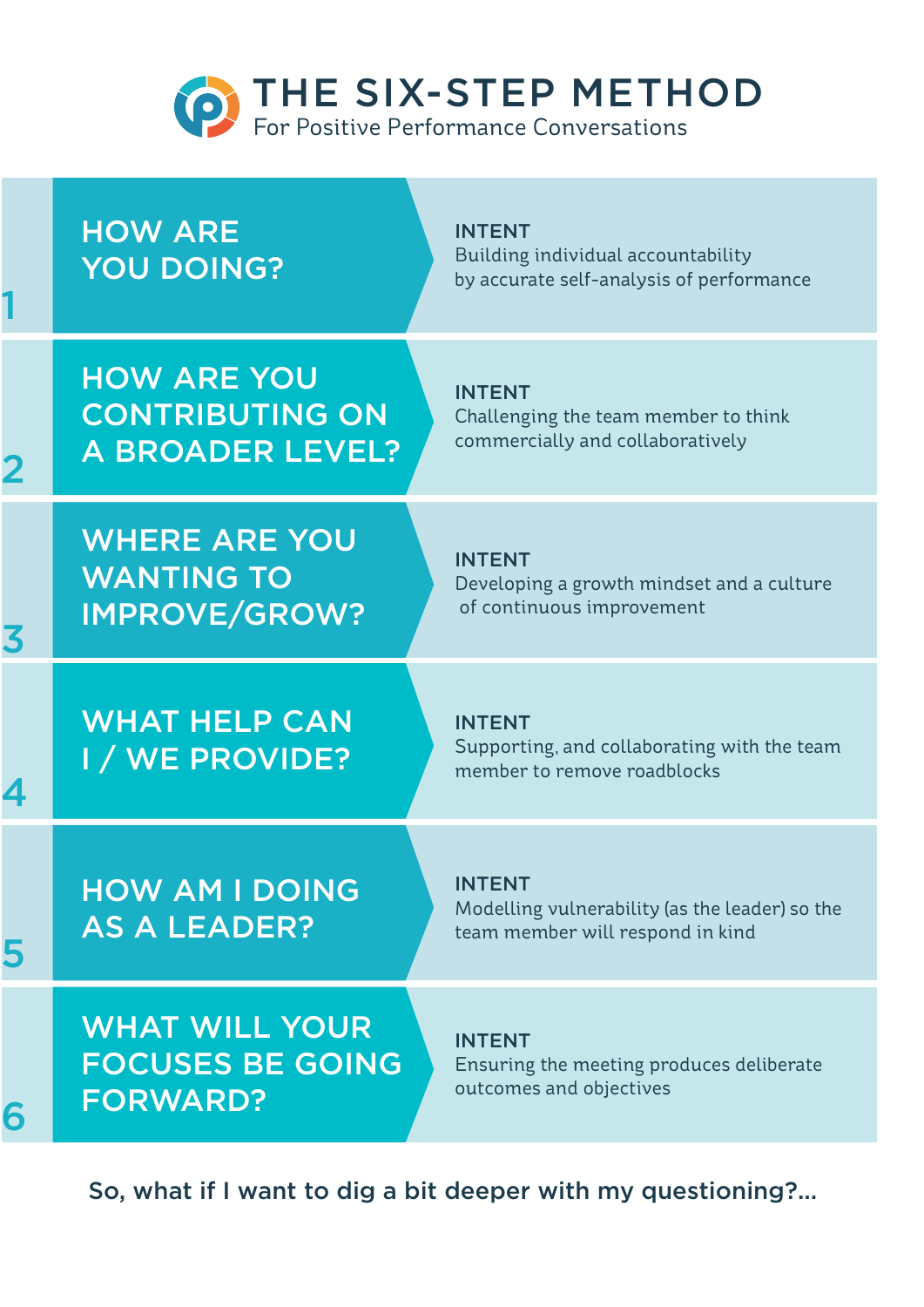

#### INDIVIDUAL OUTCOMES BEYOND THE NUMBERS...

How are you tracking against your quarterly performance objectives?

Explain your successes and/or strategies for improvement

#### COLLECTIVE CONTRIBUTION THINKING BEYOND SELF...

Beyond your core role, detail any examples where you have:

Where do you see opportunities in these areas during the next quarter?

**GROWTH & PROGRESSION BRIDGING THE GAP!** 

SUPPORT MECHANISMS HOW CAN WE HELP?

COACHING INSIGHTS THE ROLE REVERSAL

FUTURE ACTIONS WHERE TO FROM HERE?

Keen to access the entire process?....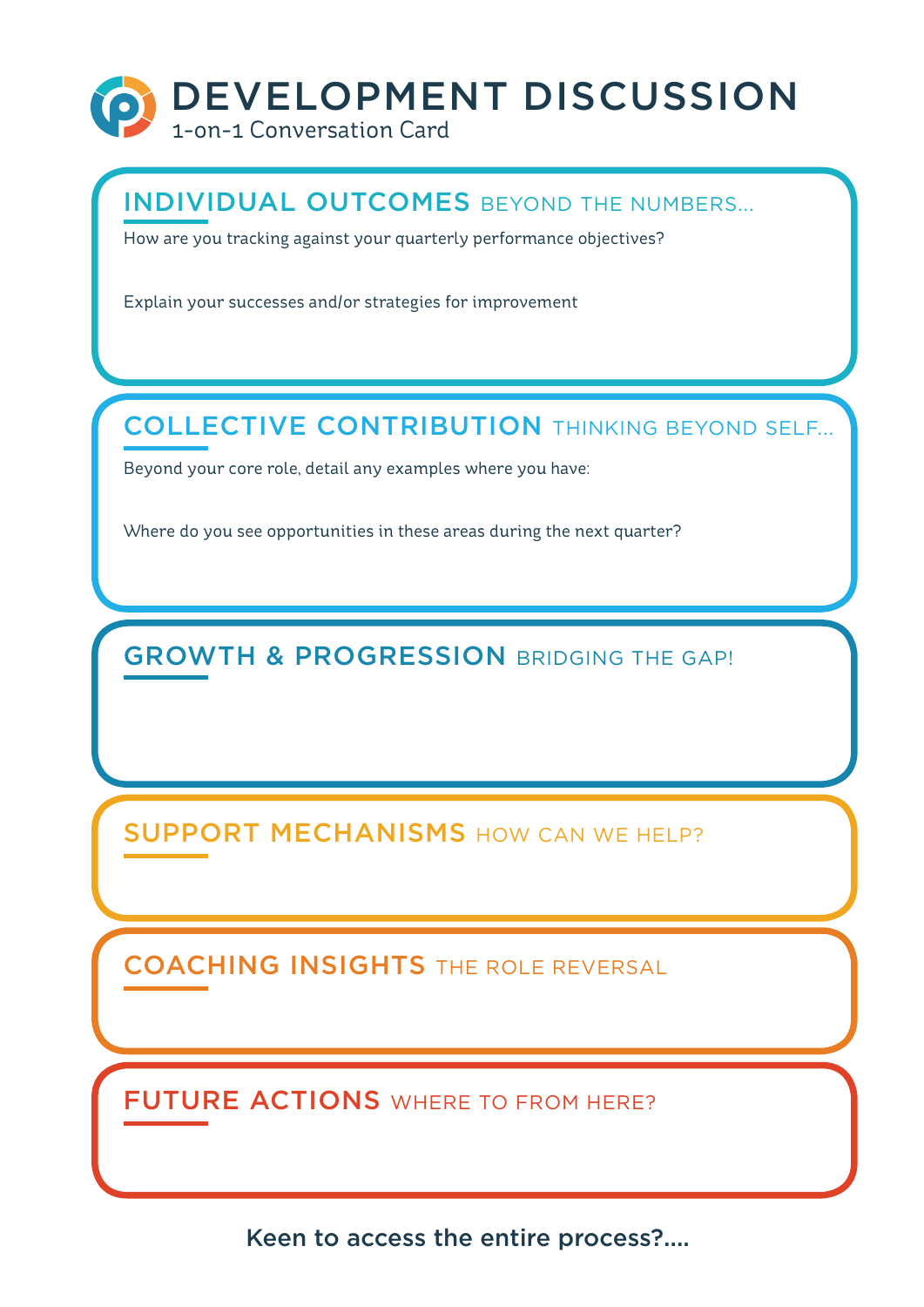

## **CREATING** A\_CU OF HIGH-<br>PERFORMANCE

As we all well know, SIMPLE and EASY are far from the same thing. We can support you to successfully implement your performance process and the other essential elements required to support it.

Also, the development discussion is a piece of what can potentially be, a much bigger performance-enhancing puzzle.





This comprehensive guide gives additional information on the topics covered in this quick guide, tactical coaching advice, effective questioning techniques, additional conversation cards and much more...

Keen to know more? or Keen to get going? Contact us: **t.** 021 171 2481 @ lachie@mmca.co.nz (a) www.letsprosper.co.nz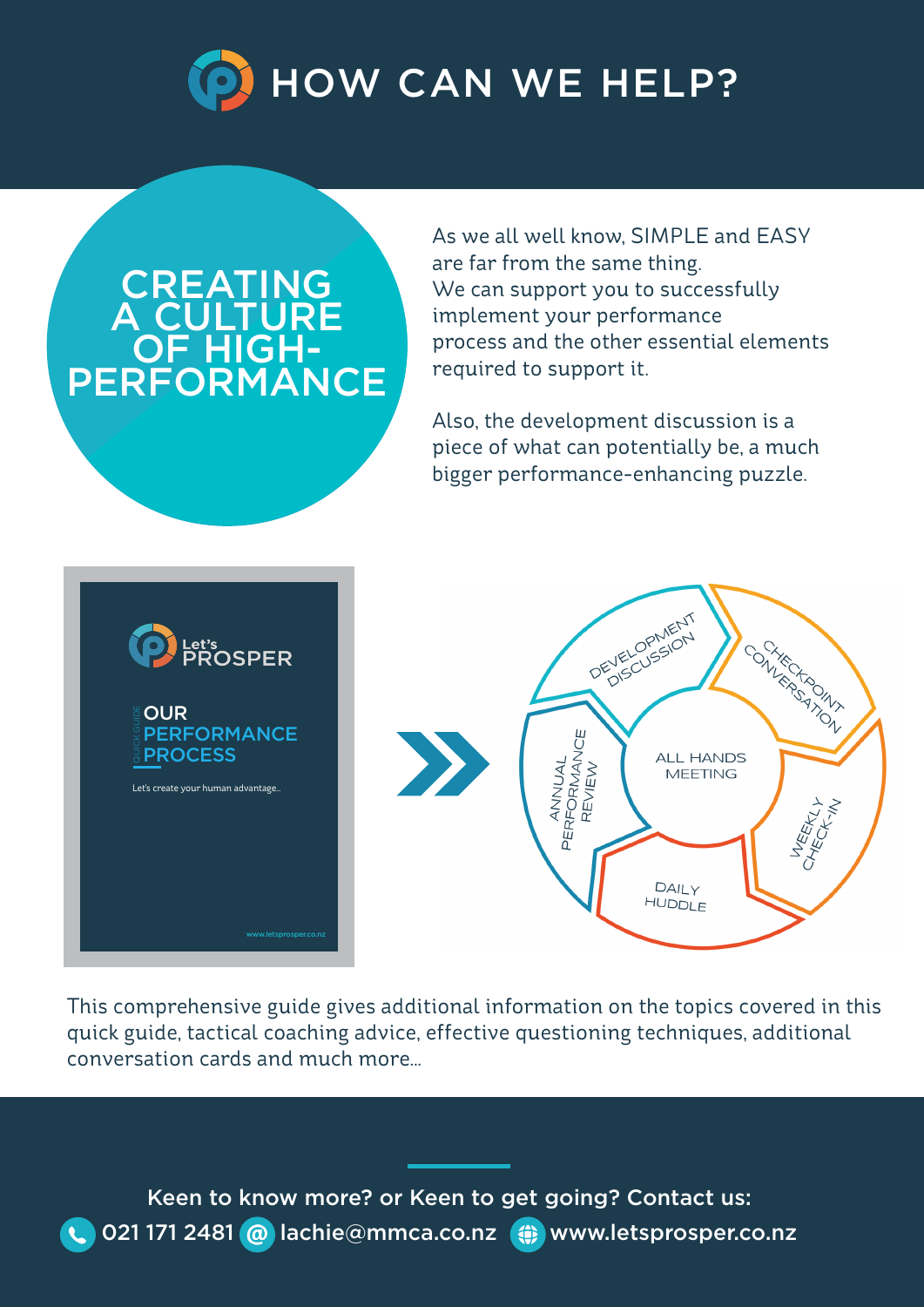